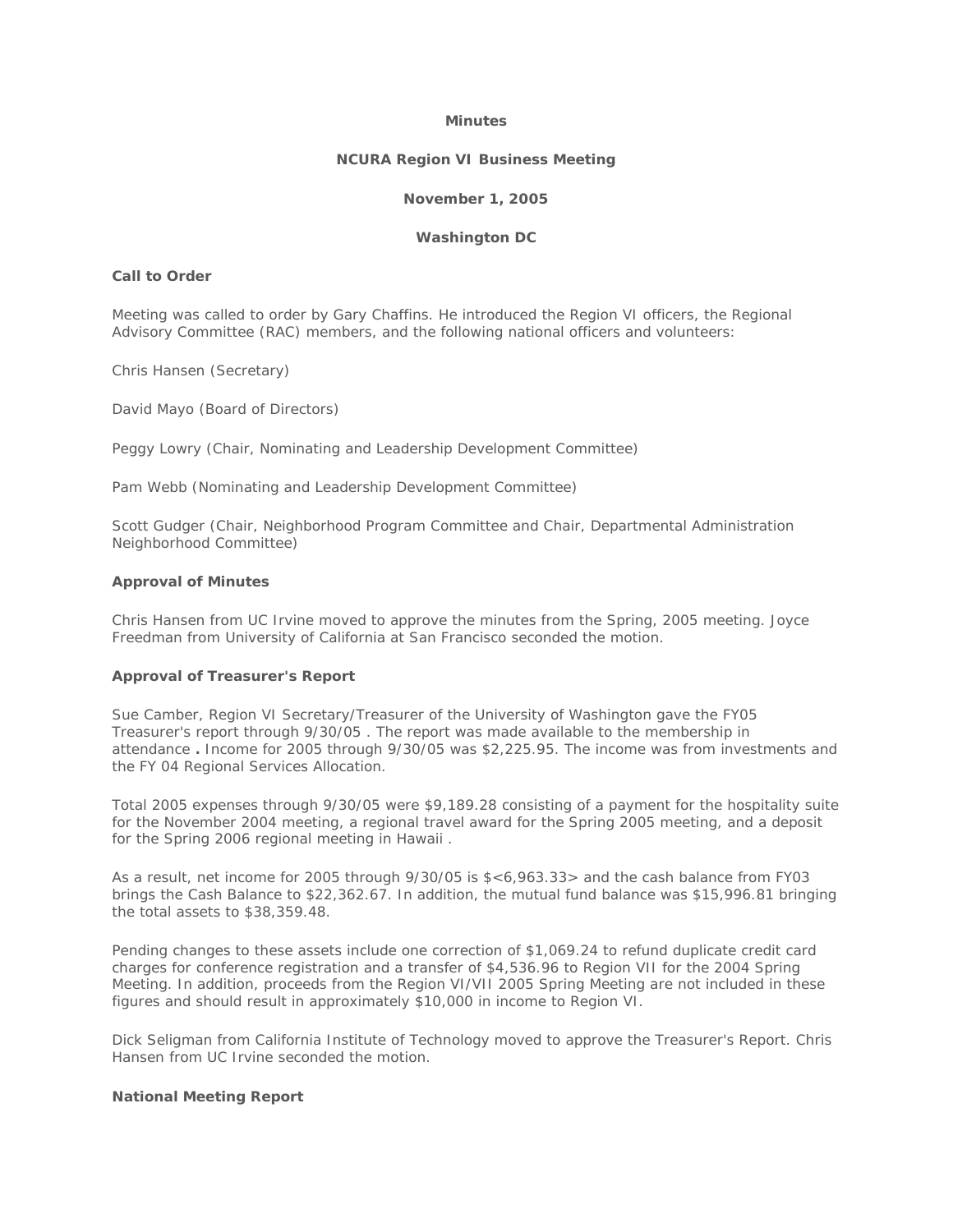As of meeting time, there are 231 registrants at the national meeting from Region VI. Of the 231, 85 are new members.

# **National Committee Reports**

# *David Mayo/Board of Directors*

Discussed a group that has been established to work with ERMA, a professional association of research administrators in Europe, to trade educational materials in order to assist each side of the Atlantic in understanding how the other does business.

David also described the Board of Directors, the positions and length of positions.

### *Pam Webb/Nominating and Leadership Development Committee*

Explained that the Nominating and Leadership Development committee's role is to screen and develop a qualified slate of candidates for national offices. The committee is currently considering developing a mentoring program.

# **Regional Committee Reports**

Regional Election Status (Sue Camber)  $\mu$  /2 vote for regional officers and regional advisory committee on-line at the NCURA national site by November 7, 2005 . The Chair will announce winners of the election soon thereafter.

Regional Meeting Status (Ann Pollack) - Radisson Kuaui is now the Kuaui Beach Resort. Meeting starts Sunday, April 23 rd . Sunday morning and afternoon workshops will be offered. Sessions will be offered Monday, Tuesday, and Wednesday morning. Information will be posted on the web very soon. An outline of program has been developed. The hotel rate is \$149+ per night plus taxes. Room rates will be honored 4 days before and 4 days after the event. Ideas for workshops or sessions can be directed to the program committee or any regional officer.

# **Travel Awards**

Region VI will offer two \$600 travel awards for Kuaui meeting. Nominations will be solicited. Notification about the process will be sent through the regional listserve. Members of the RAC will review and determine recipients of travel awards.

# **New Business**

### *Administrative Restructuring*

With a focus on recruiting and retaining NCURA members, a proposal was developed as a result of information and insights gained at the summer 2005 NCURA leadership convention. It was presented by Dan Nordquist from Washington State University , with support from Chris Hansen from UC Irvine. The proposal includes:

Membership  $\mathcal{V}$  Developing a membership committee focused on encouraging and welcoming new members to Region VI

Volunteer  $i\chi$  Developing a volunteer committee focused on developing a volunteer base for a variety of opportunities within the region